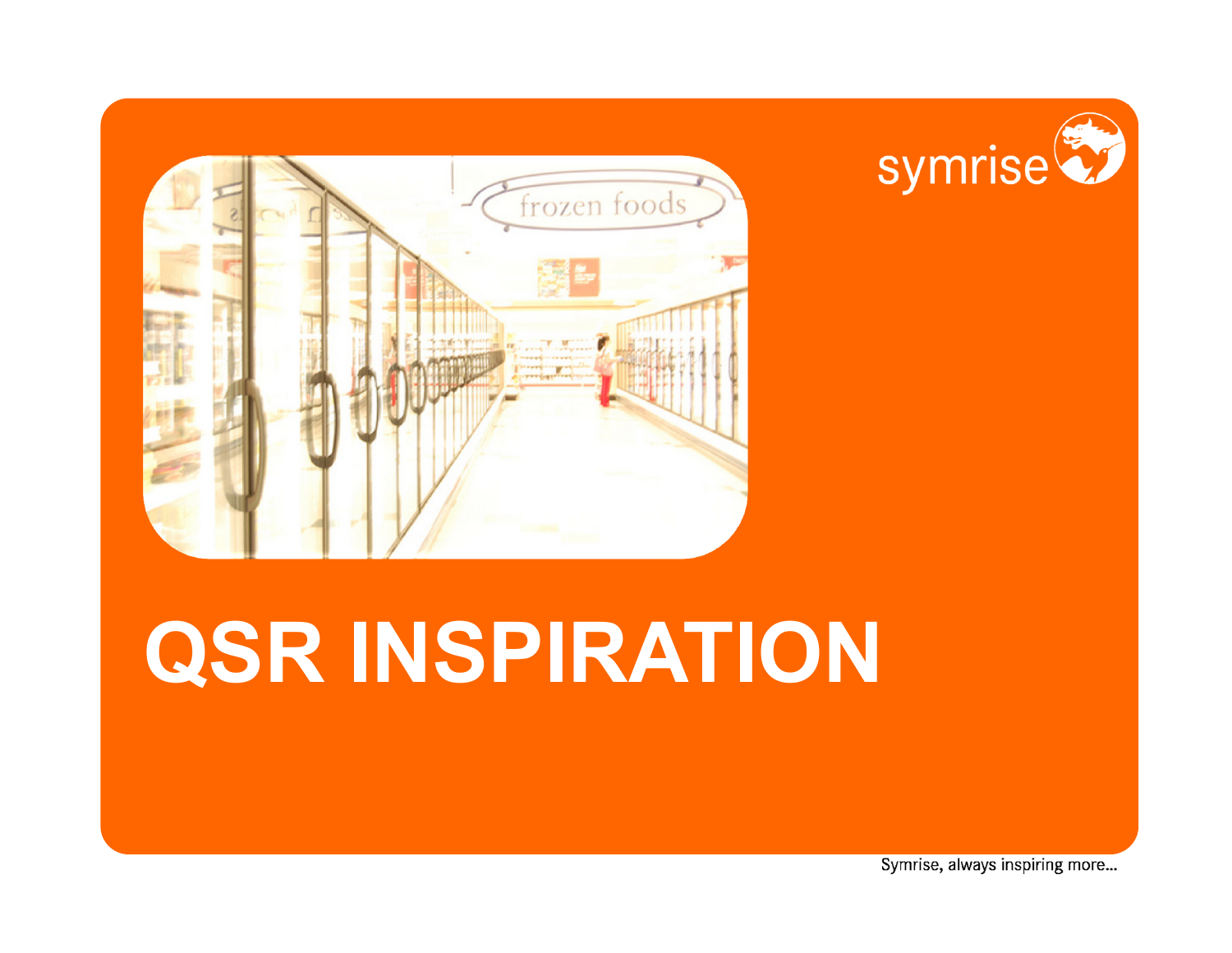![](_page_1_Picture_1.jpeg)

- > **TAKE A BAO** a new take on a classic Asian steamed, filled bun <sup>a</sup> favorite part of dim sum. (Los Angeles, CA)
	- > Give the old bao a new twist filled with innovative, Asian inspired fillings
	- > Vegetarian and Vegan friendly
	- > Also on the menu: **rice bowls**, savory salads, **slurpalicious noodles**, **tempting sides** and delectable desserts.
		- > **Pomegranate Steak** glazed steak, marinated cucumbers, Japanese radish, pea shoots, sesame seeds
		- > **Signature BBQ Pork** hoisin braised pork, pickled red onion, pea shoots, marinated cucumbers
		- > **Hoisin Glazed Steak** grilled steak, pickled daikon, radish sprouts, cilantro, peanuts
		- > **Crispy Panko Crusted Fish** Atlantic cod, yuzu tartar sauce, pea shoots, scallions
		- > **Sweet Soy Grilled Tofu** glazed tofu, caramelized shiitake mushrooms, marinated cucumbers, pea shoots, scallions

![](_page_1_Picture_11.jpeg)

## TAKE A BAO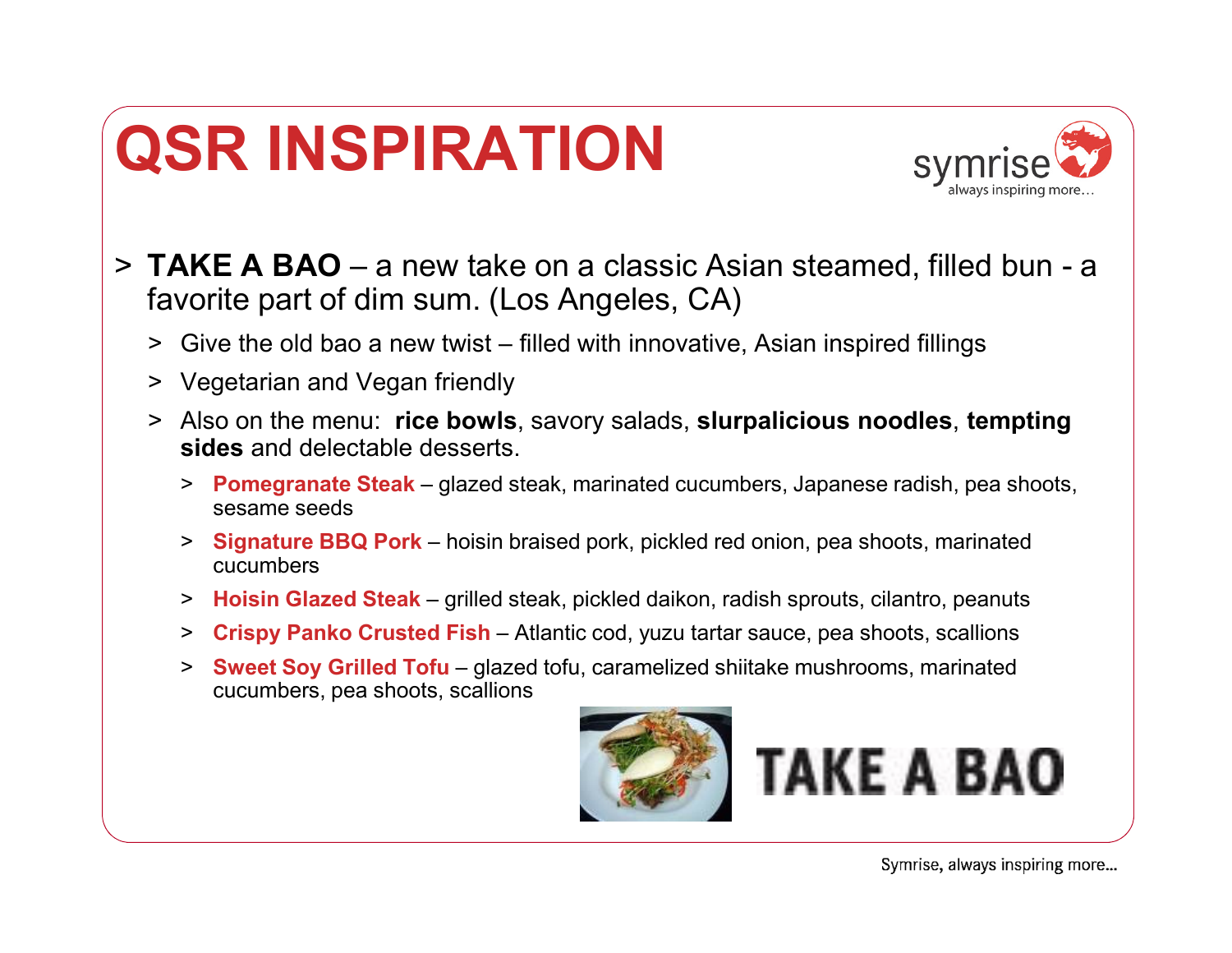![](_page_2_Picture_1.jpeg)

- > **CAFÉ SPICE**  rooted in culturally elegant, ethnically creative, innovative Indian cuisine. (NY, NJ, PA, GA, MA)
	- > **Whole Foods** gourmet meals to-go. The only fresh refrigerated Indian entrees featuring all-natural ingredients and no preservatives
		- > **Chicken Vindaloo:** adopted from Portugese dish Carne de Vinha d'Alhos Indian spices were added to the tweak the recipe
		- > **Chicken Curry :** Indian curry is a blend of spices such as turmeric, cumin, and coriander.
		- > **Chicken Tikka Masala:** Marinated Chicken is cooked in a tandoor clay oven and then simmered in a rich tomato sauce with a hint of cream.
		- > **Channa Masala:** Chickpeas soaked overnight and slow cooked the traditional way with a blend of mild spices.
		- > **Vegetable Korma:** A medley of vegetables is braised with spices and cooked in a slightly creamy and spicy tomato sauce.
		- > **Saag Paneer:** Spiced and blended spinach, onions, and tomatoes, are slow cooked with cubes of low - fat homemade Indian cheese (paneer).
			- > **Saffron Rice:** Basmati rice, saffron, bay leaves, and cardamom.
			- > **Lemon Rice:** Basmati rice, lemon juice, lentils, mustard seeds, and red chili peppers.

![](_page_2_Picture_12.jpeg)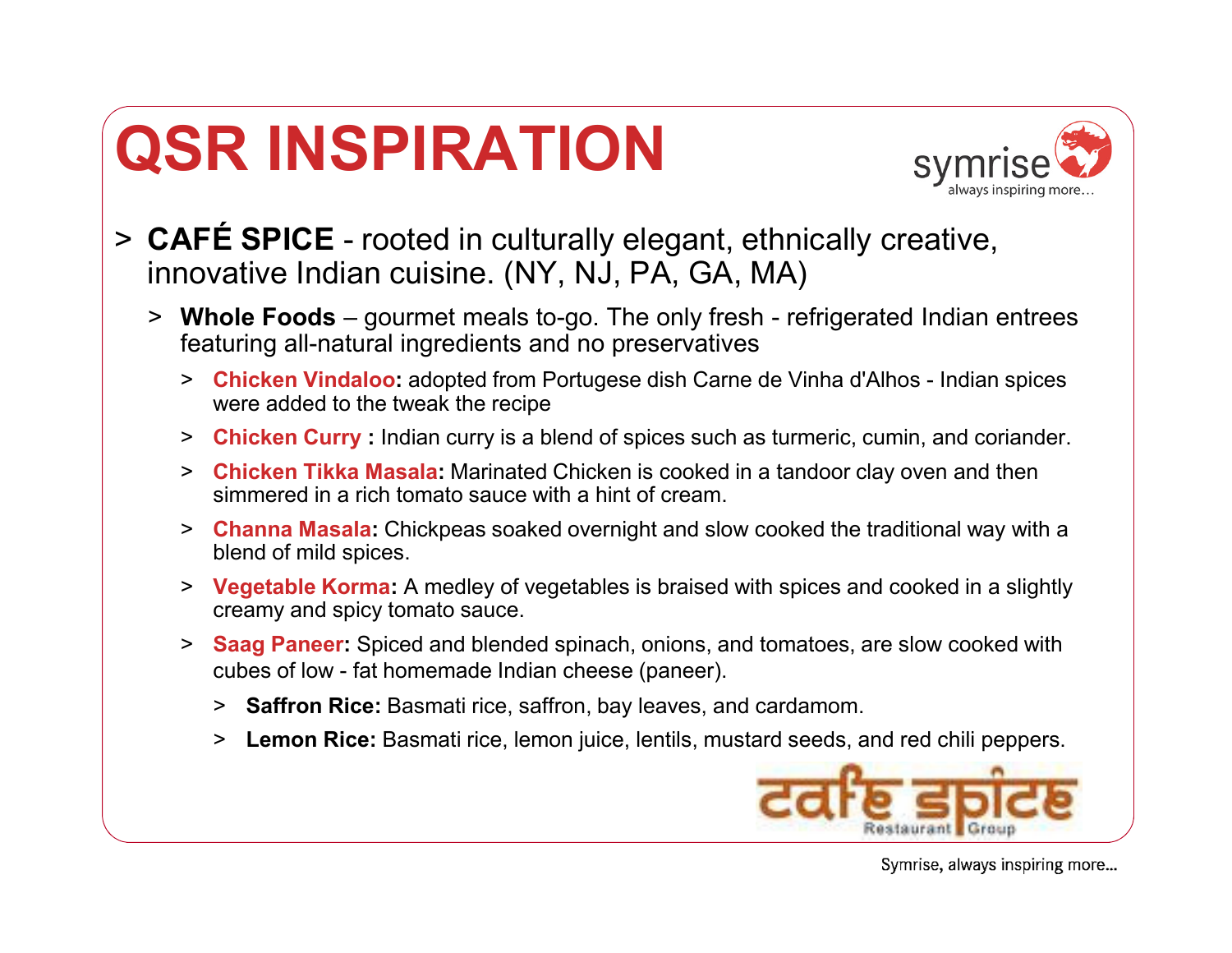![](_page_3_Picture_1.jpeg)

- > **PEI WEI:** Pan Asian cuisine. Eat in five languages: Korean, Thai, Chinese, Vietnamese & Japanese
	- > **Spicy Korean**: Korean hot pepper sauce, garlic, white mushrooms, onions, carrots, long beans, toasted sesame seeds
	- > **Thai Dynamite**: Sriracha chile sauce, soy, fresh lime, scallions, red bell peppers, carrots, Thai basil
	- > **Pei Wei Spicy**: Chile vinegar sauce, scallions, garlic, snap peas, carrots
	- > **Thai Coconut Curry**: Green curry coconut sauce, ginger, Thai basil, red bell peppers, onions, long beans
	- > **Mandarin Kung Pao**: Chile seared soy sauce, scallions, garlic, snap peas, carrots, peanuts
	- > **Orange Peel**: Chile bean garlic sauce, orange peels, scallions, snap peas, carrots

![](_page_3_Picture_9.jpeg)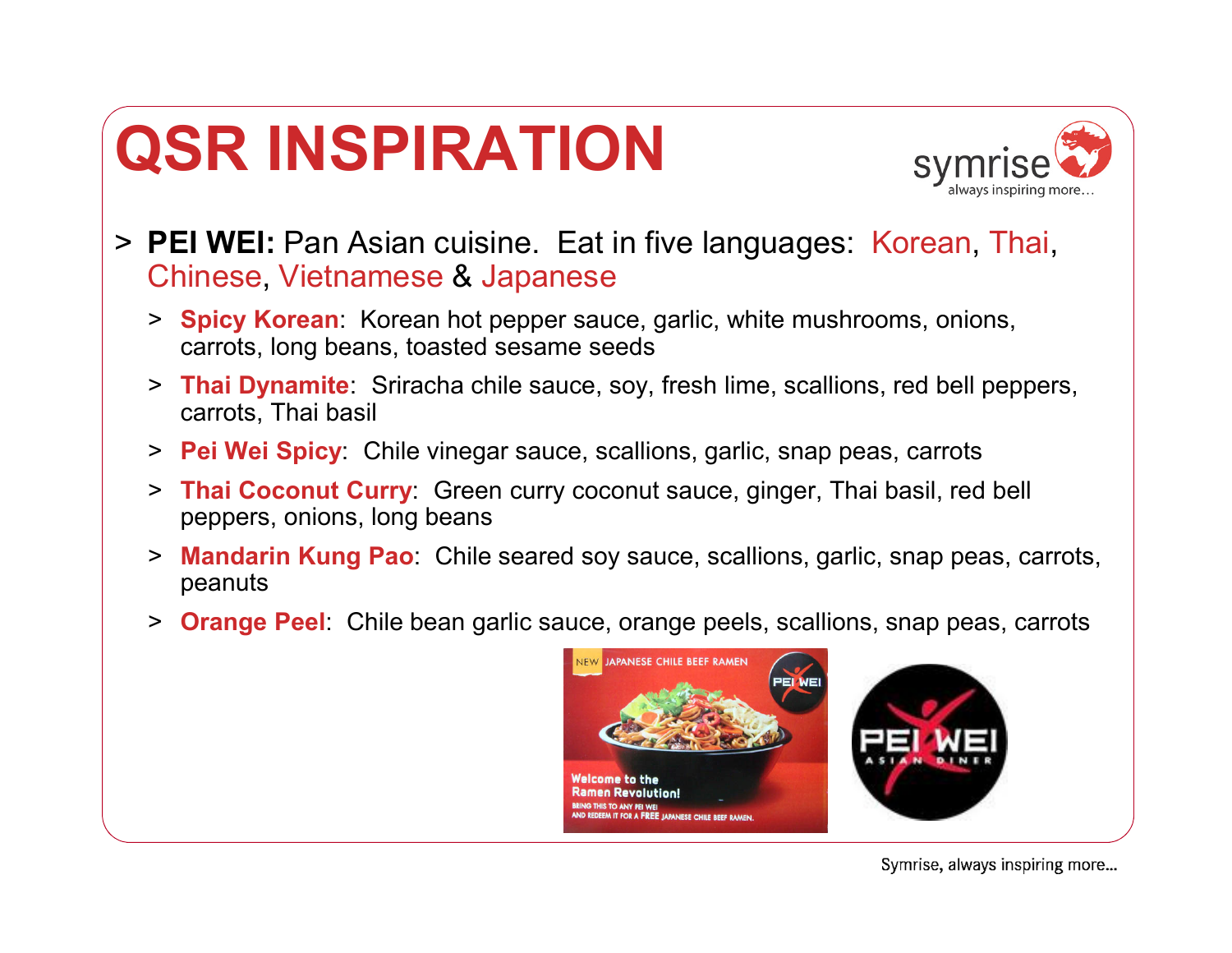![](_page_4_Picture_1.jpeg)

- > **CHIPOTLE:** Food with Integrity. A place where you can eat delicious food made of the finest ingredients quickly and affordably
	- > "Food with integrity is our commitment to finding the very best ingredients raised >>>>>>>>>>>>>> with respect for animals, the environment and the farmers."
	- > **Meats:**
		- > **Carnitas**: naturally raised pork, thyme, bay, juniper berries, salt, cracked black pepper
		- > **Barbacoa**: USDA select and choice quality beef, fresh garlic, toasted cumin, cloves, chipotle chili adobo, fresh oregano, salt, cracked black pepper
		- > **Chicken**: Naturally raised chicken, smoky, spicy chipotle pepper adobo, then grilled. The char marks impart a subtle caramelized flavor.

![](_page_4_Picture_8.jpeg)